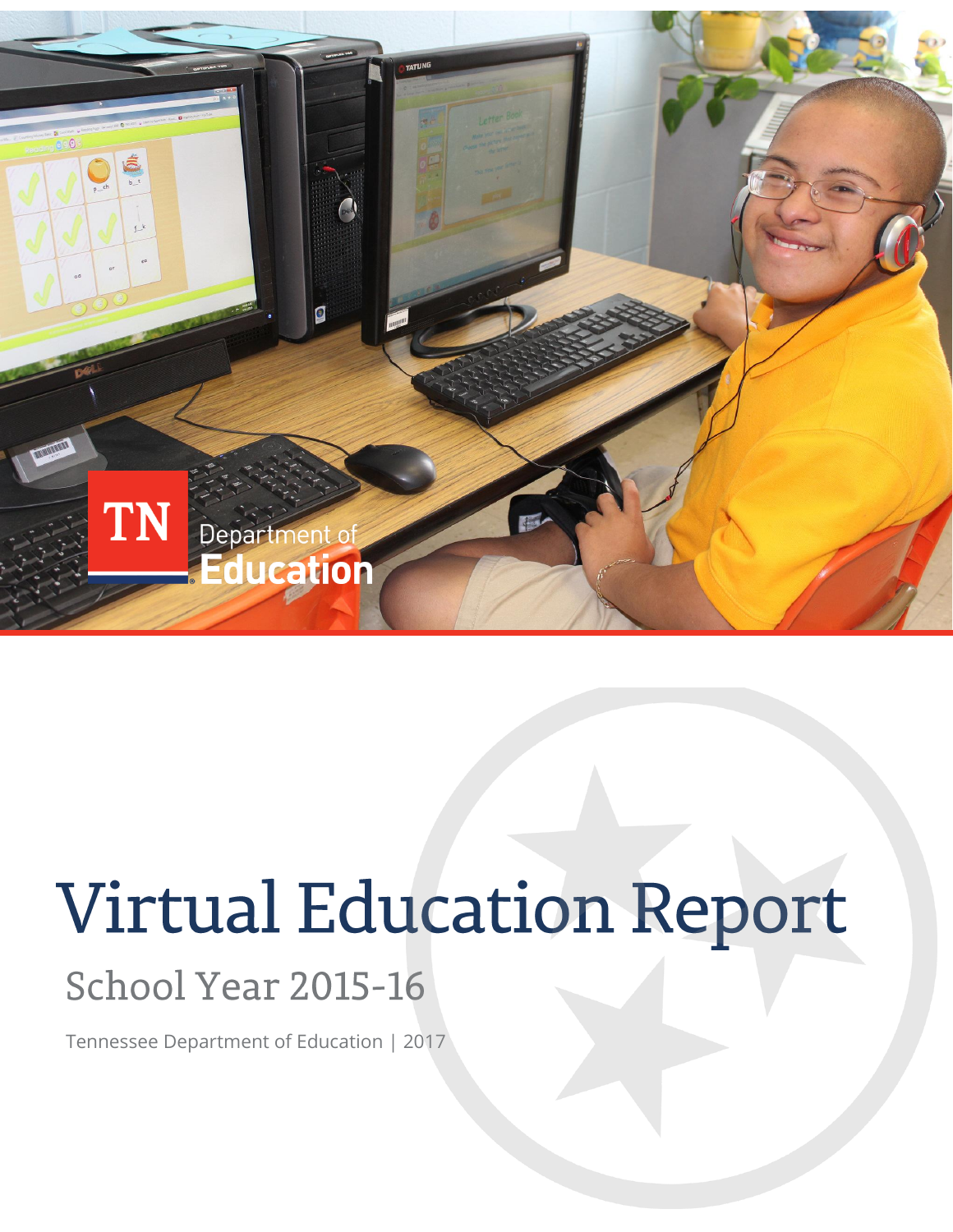# Introduction

Each year, the Tennessee Department of Education produces an annual report on virtual programs and virtual public schools operating in the state. In compliance with T.C.A. § 49-16-104, the report provides information on student enrollment, academic performance, as well as funding for virtual education. For more information on virtual school in the state of Tennessee, please visit the department's [website.](https://www.tn.gov/content/tn/education.html)

## *Highlights*

- In 2011, the Tennessee General Assembly enacted the **Virtual Public Schools Act**, providing local school districts the ability to establish their own virtual public school.
- Virtual schools are public schools that **"use technology to deliver a significant portion of instruction to students via the Internet in a virtual or remote setting"** (T.C.A. § 49-16-203).
- As of the 2015-16 school year, there are 11 virtual schools active in Tennessee.
- **Virtual schools must comply with the same laws and rules and regulations as traditional public schools** on curriculum standards, class size, length of the school day and school year, regular student assessments, and teacher qualifications.
- School districts may manage their own virtual schools or may contract for services with nonprofit and for-profit entities. Of the 11 operational schools, nine are operated by the school districts. Tennessee Virtual Academy in Union County is operated by K-12, Inc., and Robertson County Virtual School is operated by Connections Learning.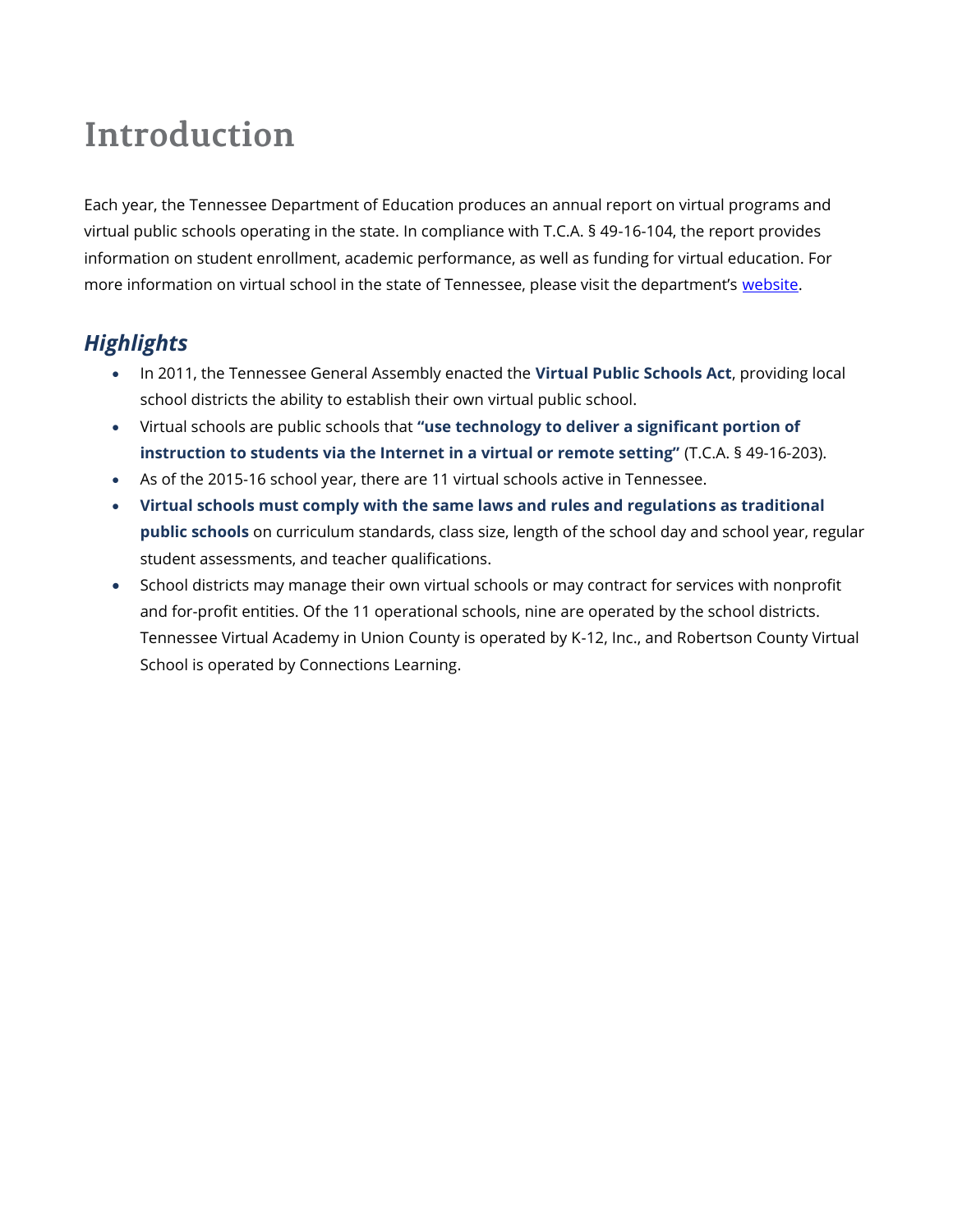# **Virtual Schools in Tennessee**

#### *Background*

In 2011, the Tennessee General Assembly passed the "Virtual Public Schools Act," authorizing school districts to establish public schools. Virtual schools are public schools that "use technology to deliver a significant portion of instruction to students via the Internet in a virtual or remote setting" (T.C.A. § 49-16-203). Virtual school students take all courses online, but in some cases, students may receive support in a physical location. As stated above, virtual schools must comply with the same laws and rules and regulations as traditional public schools on curriculum standards, class size, length of the school day and school year, regular student assessments, and teacher qualifications.

Virtual schools must comply with the same laws and rules and regulations as traditional public schools.

Any student who is eligible for enrollment in a Tennessee public school may enroll in a virtual school. Districts operating a public virtual school must enroll students within the district at no cost but may charge tuition to out of district students. Students have the option of enrolling full-time or part-time in a virtual school. Full-time students take all of their courses online through the virtual school. Part-time students take one or more courses online while enrolled in another public school.

Virtual programs in Tennessee offer a broad range of online courses and services to reach a variety of students, from struggling to gifted, who seek personalized pathways to learning opportunities. Throughout Tennessee, virtual programs take many forms including:

- **Supplemental programs:** students may enroll in individual online courses to supplement or serve as part of a full-time program in a traditional school
- **Blended learning:** combines online and face-to-face instruction mixed throughout the school day
- **Synchronous learning:** instruction takes place in real time at a specific time, so students and instructors must be online at the same time
- **Asynchronous learning:** students may take online courses on their own schedule and instructors provide material, lectures, tests, and assignments that can be accessed at any time

Students receiving special education services and those with limited English proficiency may enroll and participate in a virtual school. Virtual schools are required to provide the services included in each student's Individual Education Program (IEP).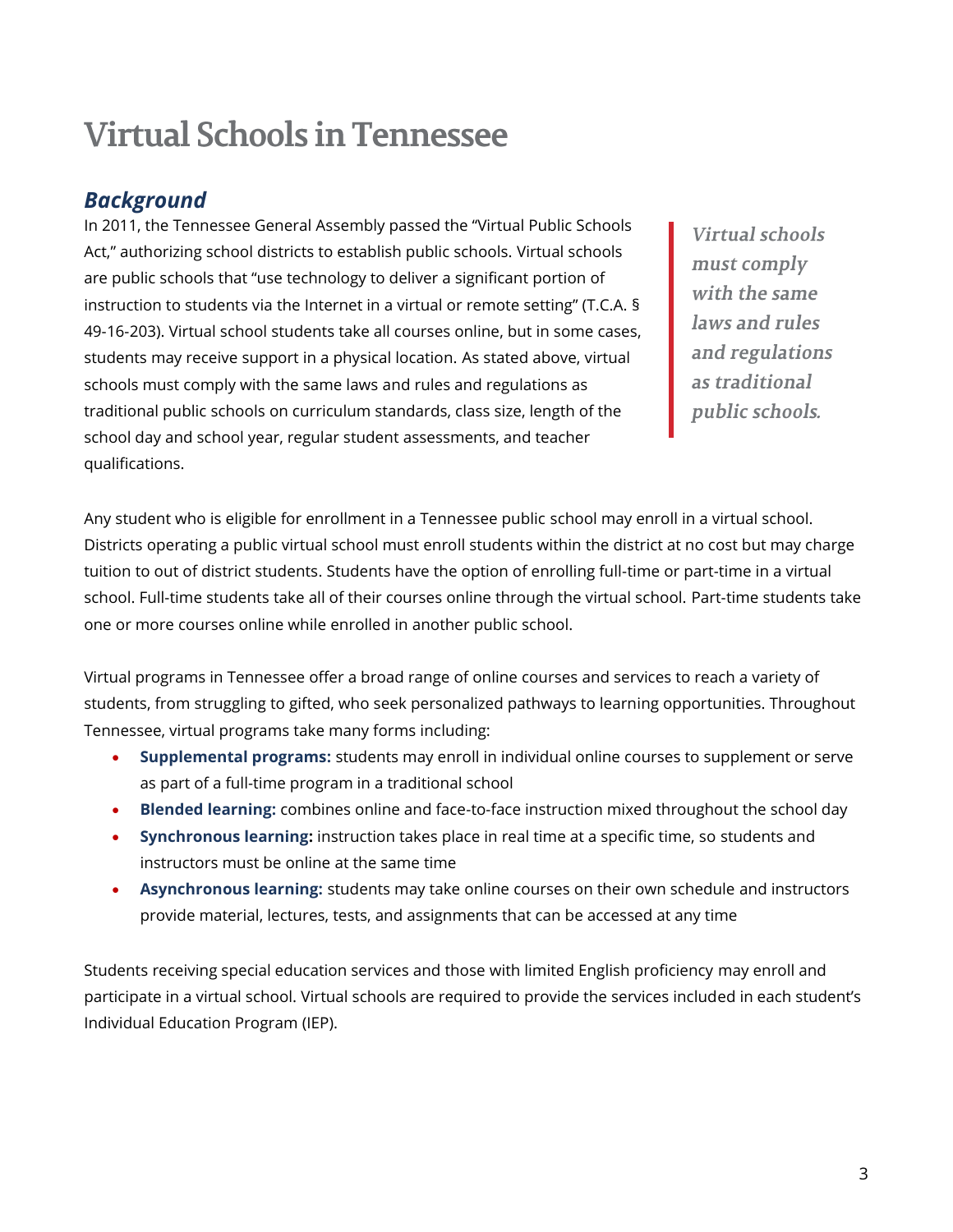## *Virtual Schools in Tennessee*

| <b>School</b>                                  | <b>District</b>          | <b>Date Opened</b> | <b>Grades Served</b> |
|------------------------------------------------|--------------------------|--------------------|----------------------|
| <b>Bradley County Virtual School</b>           | <b>Bradley County</b>    | April 20, 2012     | $3-12$               |
| Hamilton County Virtual School                 | <b>Hamilton County</b>   | Jan. 31, 2012      | $K-12$               |
| Memphis Virtual School                         | Shelby County            | July 1, 2011       | $9 - 12$             |
| Metro Nashville Virtual School                 | Davidson County          | July 1, 2011       | $5 - 12$             |
| Robertson County Virtual School                | Robertson County         | July 1, 2012       | $7 - 12$             |
| Tennessee Online Public School                 | <b>Bristol City</b>      | Nov. 21, 2011      | $9 - 12$             |
| Tennessee Virtual Academy                      | <b>Union County</b>      | July 1, 2011       | $K-8$                |
| Tennessee Virtual On-Line School               | <b>Wilson County</b>     | Jan. 1, 2012       | $K-12$               |
| VITAL: Upper Cumberland e-<br>Learning Network | Putnam County            | July 19, 2011      | $K-12$               |
| <b>Tennessee Virtual Learning</b><br>Academy   | <b>Washington County</b> | July 1, 2014       | $9 - 12$             |
| E. B. Wilson                                   | <b>Sumner County</b>     | Aug. 1, 2013       | $9 - 12$             |

Table 1. Full-Time Active Virtual Schools in Tennessee (2015-16 School Year)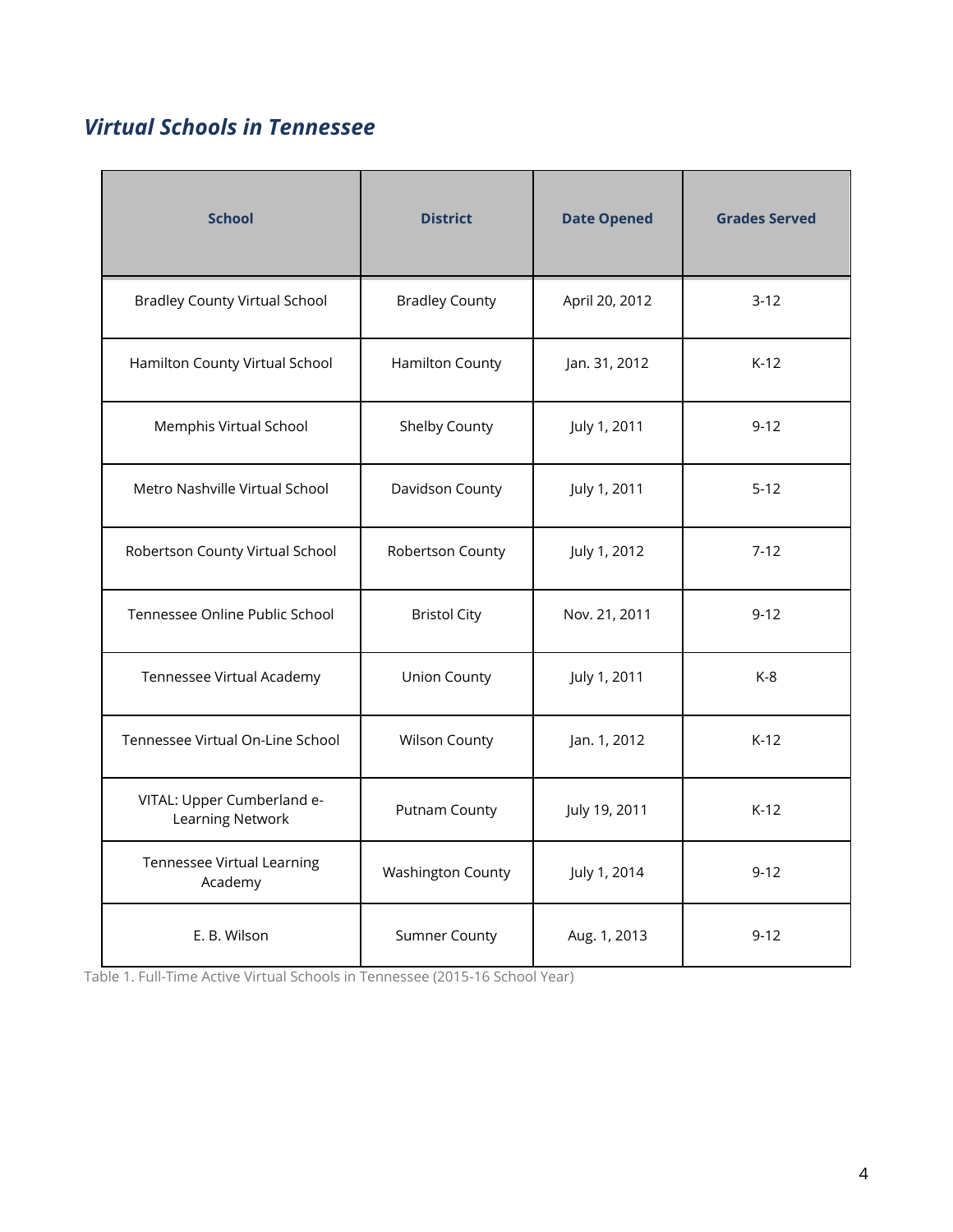## *Overall Student Enrollment*

| <b>School</b>                                 | <b>Enrollment</b> |          |                 |                 |                |  |  |  |
|-----------------------------------------------|-------------------|----------|-----------------|-----------------|----------------|--|--|--|
|                                               | <b>SY 11-12</b>   | SY 12-13 | <b>SY 13-14</b> | <b>SY 14-15</b> | SY 15-16       |  |  |  |
| <b>Bradley County Virtual</b><br>School       | $^\star$          | 34       | 69              | 85              | 70             |  |  |  |
| Hamilton County Virtual<br>School             | $^\star$          | 22       | 26              | 19              | 30             |  |  |  |
| Memphis Virtual School                        | $^\star$          | 111      | 150             | 97              | 102            |  |  |  |
| Metro Nashville Virtual<br>School             | 16                | 85       | 89              | 140             | 122            |  |  |  |
| Robertson County Virtual<br>School            | $^\star$          | 19       | 19              | 25              | 38             |  |  |  |
| Tennessee Online Public<br>School             | $^\star$          | 58       | 138             | 222             | 208            |  |  |  |
| Tennessee Virtual Academy                     | 1,749             | 3,014    | 2,676           | 1,379           | 634            |  |  |  |
| Tennessee Virtual On-Line<br>School           | $^\star$          | 18       | 29              | 31              | 35             |  |  |  |
| VITAL: Upper Cumberland<br>e-Learning Network | $^\star$          | $\star$  | $\star$         | 9               | $\overline{7}$ |  |  |  |
| Tennessee Virtual Learning<br>Academy         | $^\star$          | $^\star$ | $^\star$        | $^\star$        | $10\,$         |  |  |  |
| E.B. Wilson                                   | $^\star$          | 9        | 20              | 53              | 81             |  |  |  |

Table 2. Full-Time Student Enrollment Note: \* School Not Opened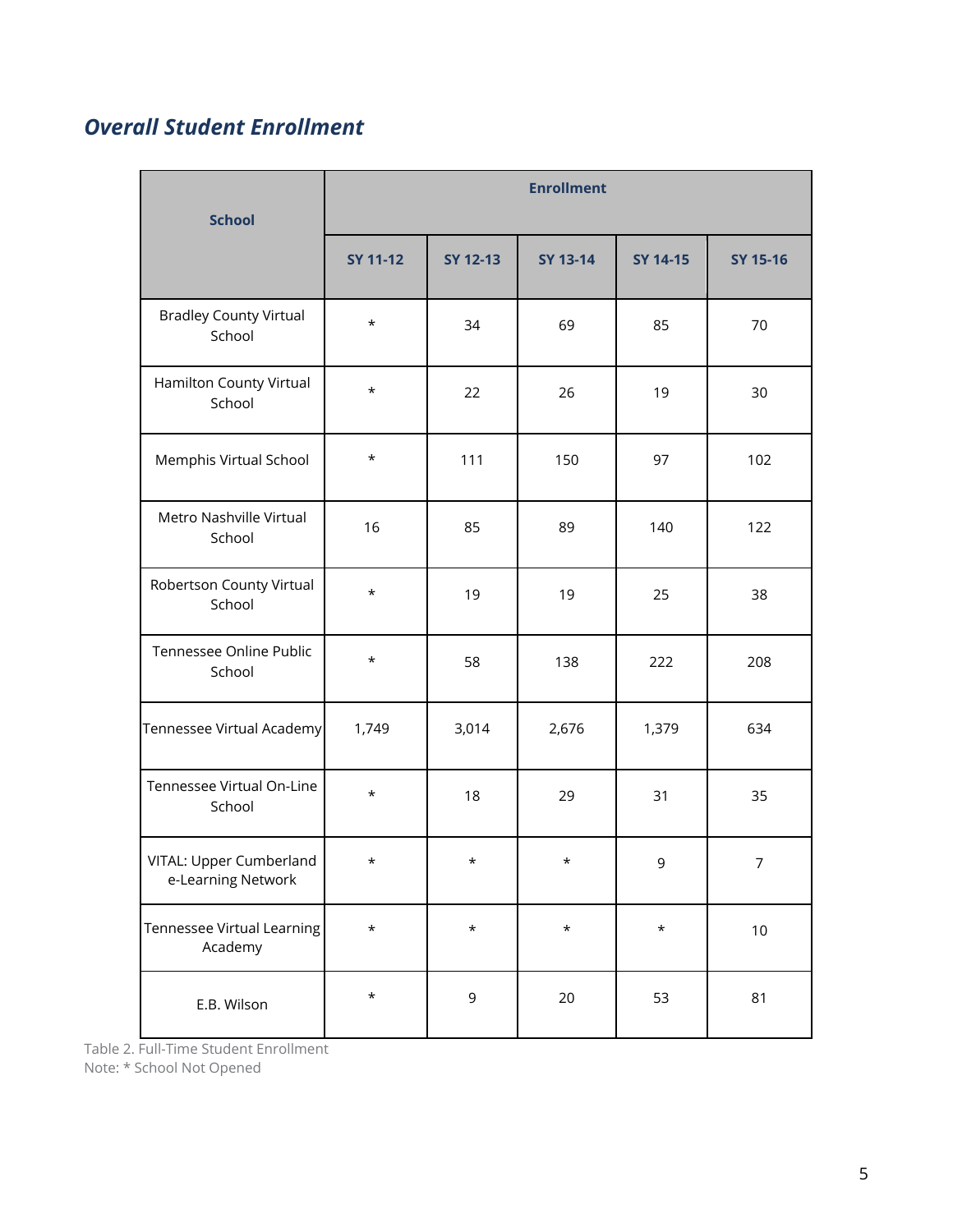# *Virtual School Demographics*

| <b>School</b>                                  | <b>District</b>       | % Economically<br><b>Disadvantaged Students</b> |            | % Students with<br><b>Disabilities</b> |            |
|------------------------------------------------|-----------------------|-------------------------------------------------|------------|----------------------------------------|------------|
|                                                |                       | <b>SCH</b>                                      | <b>LEA</b> | <b>SCH</b>                             | <b>LEA</b> |
| <b>Bradley County Virtual School</b>           | <b>Bradley County</b> | 0.0%                                            | 29.6%      | 2.9%                                   | 11.6%      |
| Hamilton County Virtual School                 | Hamilton<br>County    | 0.0%                                            | 35.7%      | $\star$                                | 12.6%      |
| Memphis Virtual School                         | Shelby County         | 38.2%                                           | 59.1%      | 2.0%                                   | 12.5%      |
| Metro Nashville Virtual School                 | Davidson<br>County    | 28.7%                                           | 53.9%      | 12.3%                                  | 12.8%      |
| Robertson County Virtual School                | Robertson<br>County   | 2.8%                                            | 5.3%       | 5.3%                                   | 15.5%      |
| Tennessee Online Public School                 | <b>Bristol City</b>   | 0.0%                                            | 30.4%      | 3.8%                                   | 16.0%      |
| Tennessee Virtual Academy                      | <b>Union County</b>   | 46.7%                                           | 45.5%      | 15.8%                                  | 15.3%      |
| Tennessee Virtual On-Line<br>School            | Wilson County         | 0.0%                                            | 15.1%      | 14.3%                                  | 15.1%      |
| VITAL: Upper Cumberland e-<br>Learning Network | <b>Putnam County</b>  | 0.0%                                            | 36.3%      | 42.9%                                  | 17.0%      |
| <b>Tennessee Virtual Learning</b><br>Academy   | Washington<br>County  | 0.0%                                            | 27.3%      | $^\star$                               | 14.9%      |
| E.B. Wilson                                    | <b>Sumner County</b>  | 0.0%                                            | 21.3%      | 3.7%                                   | 15.3%      |

Table 3. Virtual School Student Characteristics (2015-16 School Year) Note: \* Data not available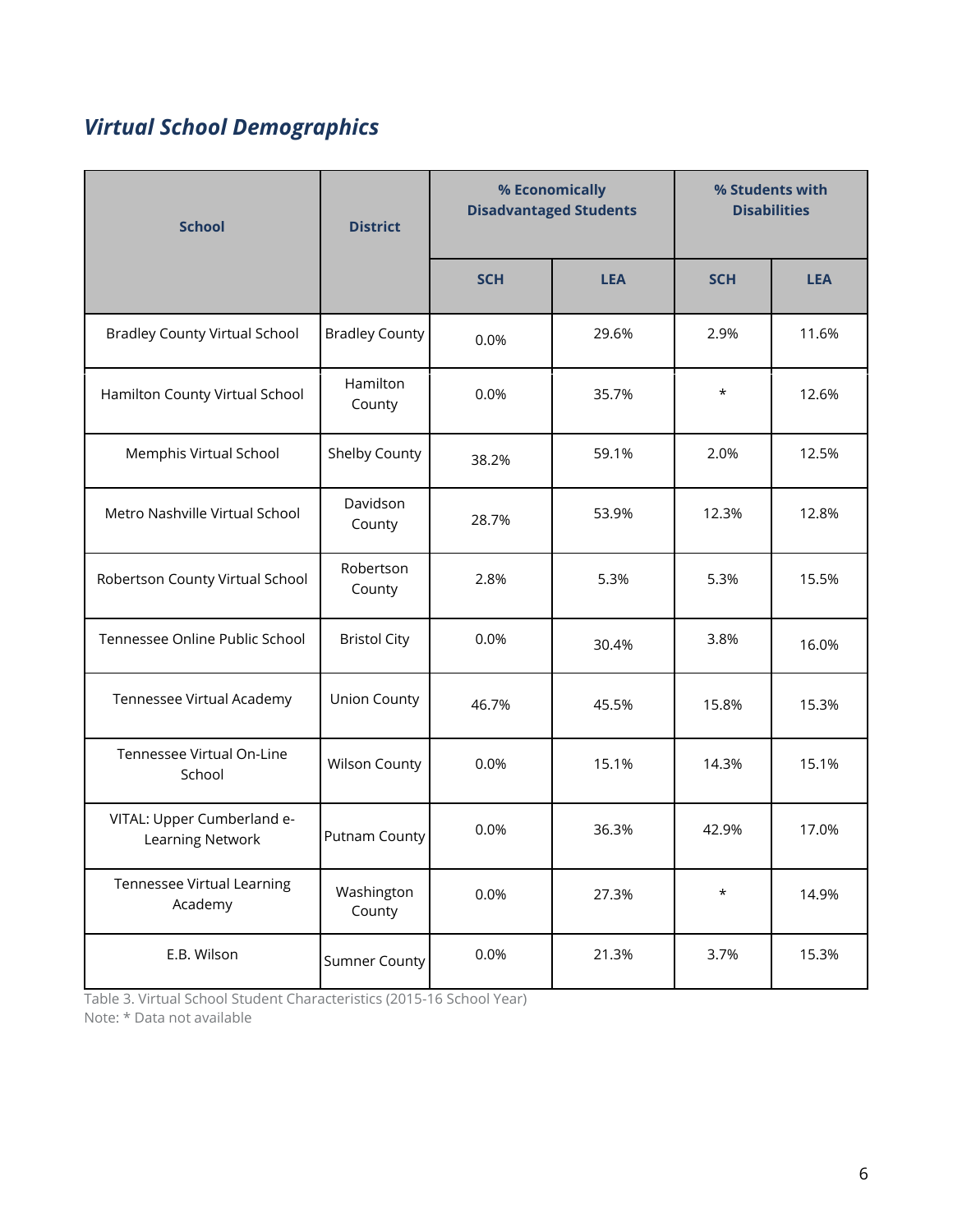## *Attendance and Graduation*

| <b>K-8 Attendance Rate</b><br><b>School</b>          |                 |            | <b>K-8 Promotion Rate</b> |            | <b>High School</b><br><b>Attendance Rate</b> |            | <b>High School</b><br><b>Graduation Rate</b> |            |
|------------------------------------------------------|-----------------|------------|---------------------------|------------|----------------------------------------------|------------|----------------------------------------------|------------|
|                                                      | <b>SCH</b>      | <b>LEA</b> | <b>SCH</b>                | <b>LEA</b> | <b>SCH</b>                                   | <b>LEA</b> | <b>SCH</b>                                   | <b>LEA</b> |
| <b>Bradley County</b><br>Virtual School              | 100%            | 95.7%      | 100%                      | 99.5%      | 100%                                         | 95.0%      | 67.9%                                        | 92.0%      |
| Hamilton<br><b>County Virtual</b><br>School          | 100%            | 95.3%      | 100%                      | 98.8%      | 92.3%                                        | 91.6%      | 0.0%                                         | 83.8%      |
| Memphis Virtual<br>School                            | 93.3%           | 94.8%      | 89.5%                     | 95.4%      | 93.8%                                        | 93.5%      | 33.3%                                        | 78.7%      |
| Metro Nashville<br>Virtual School                    | 95.2%           | 95.4%      | 100%                      | 99.3%      | 87.1%                                        | 91.6%      | 56.3%                                        | 81.0%      |
| Robertson<br><b>County Virtual</b><br>School         | 100%            | 95.6%      | 100%                      | 99.4%      | 100%                                         | 95.0%      | 80.0%                                        | 94.4%      |
| Tennessee<br>Online Public<br>School                 | $^{\star\star}$ | 95.5%      | $\star\star$              | 98.8%      | 94.8%                                        | 93.1%      | 95.0%                                        | 86.1%      |
| Tennessee<br>Virtual Academy                         | 100%            | 95.7%      | 97.5%                     | 98.8%      | $***$                                        | 92.0%      | $\star\star$                                 | 88.9%      |
| Tennessee<br>Virtual On-Line<br>School               | 100%            | 96.1%      | 100%                      | 99.7%      | 96.2%                                        | 93.6%      | 100%                                         | 95.1%      |
| VITAL: Upper<br>Cumberland e-<br>Learning<br>Network | 100%            | 95.6%      | 100%                      | 98.9%      | $^\star$                                     | 95.6%      | $^\star$                                     | 93.0%      |
| Tennessee<br>Virtual Learning<br>Academy             | $***$           | 95.2%      | $\star\star$              | 98.0%      | 88.9%                                        | 92.0%      | 100%                                         | 90.2%      |
| E.B. Wilson                                          | $***$           | 96.5%      | $\star\star$              | 98.7%      | 100%                                         | 95.08%     | 85.7%                                        | 92.2%      |

Table 4. Virtual School Student Attendance and Promotion Rates (2015-16 School Year)

Note: \*Data not available; \*\*School does not serve grades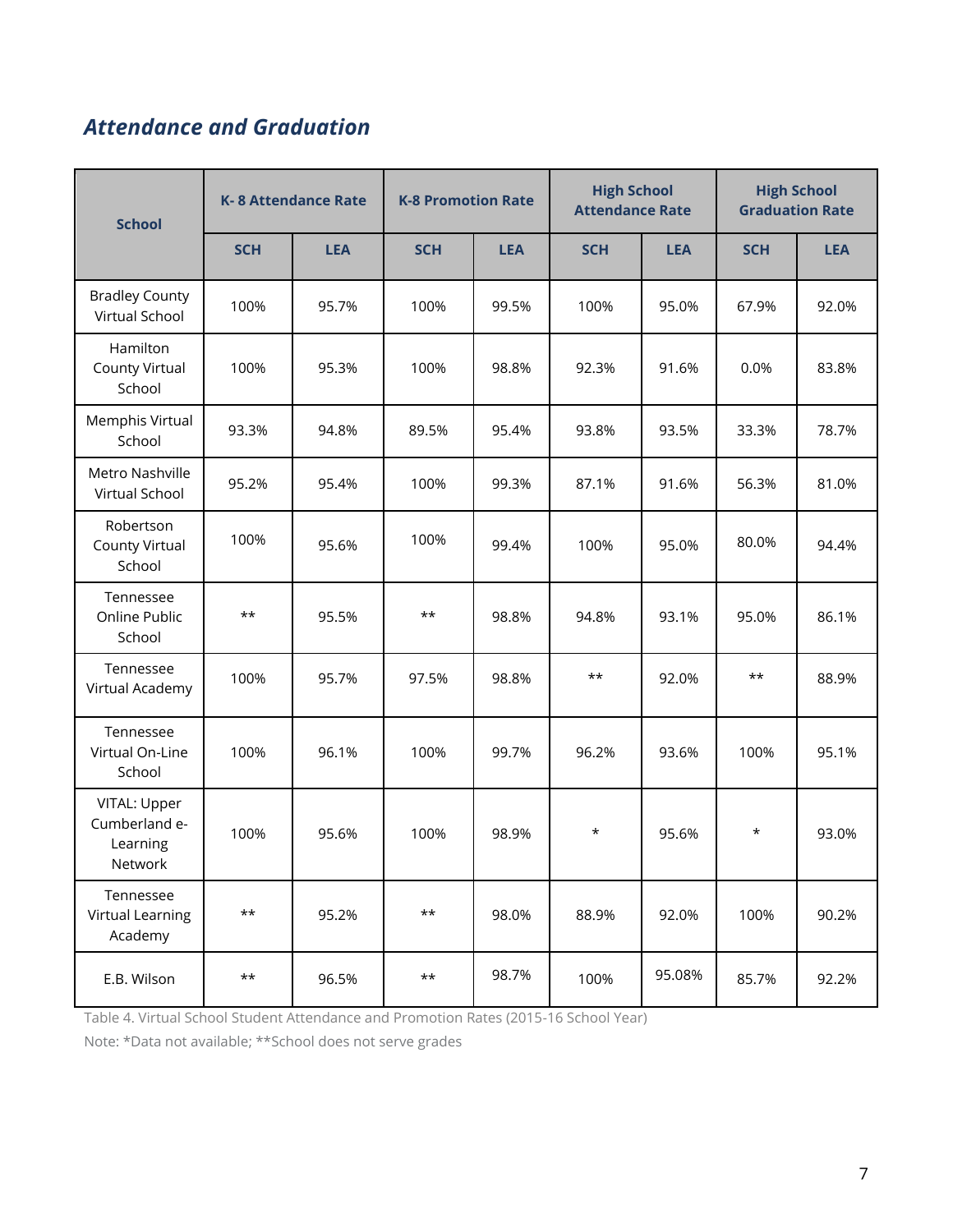#### *Student Mobility & Attrition*

**Student mobility** refers to the number of students who leave the school after October 1st divided by total enrollment of the school. **Attrition rate** is the number of students who exit minus enter after Oct. 1. Student mobility and attrition rates appear high for virtual schools; however, this is expected since they enroll students for multiple reasons, including many virtual schools that do not require enrollment for a full school year.

| <b>School</b>                            | <b>District</b>       | <b>Entering</b><br><b>Enrollment</b> | <b>Exit Enrollment</b> | <b>Mobility</b><br>Rate | <b>Attrition Rate</b> |
|------------------------------------------|-----------------------|--------------------------------------|------------------------|-------------------------|-----------------------|
| <b>Bradley County</b><br>Virtual School  | <b>Bradley County</b> | 15                                   | 9                      | 10.6                    | 8.6                   |
| Hamilton County<br>Virtual School        | Hamilton County       | 5                                    | 8                      | 22.9                    | $-10.0$               |
| Memphis Virtual<br>School                | Shelby County         | 90                                   | 76                     | 39.6                    | 13.7                  |
| Metro Nashville<br><b>Virtual School</b> | Davidson County       | 29                                   | 38                     | 25.2                    | $-7.4$                |
| Robertson<br>County Virtual<br>School    | Robertson<br>County   | 5                                    | 17                     | 39.5                    | $-31.6$               |
| Tennessee<br>Online Public<br>School     | <b>Bristol City</b>   | 25                                   | 35                     | 15.0                    | $-4.8$                |
| Tennessee<br>Virtual Academy             | <b>Union County</b>   | $\mathbf 0$                          | 70                     | 11.0                    | $-11.0$               |
| Tennessee<br>Virtual On-Line<br>School   | Wilson County         | 18                                   | 24                     | 45.3                    | $-17.1$               |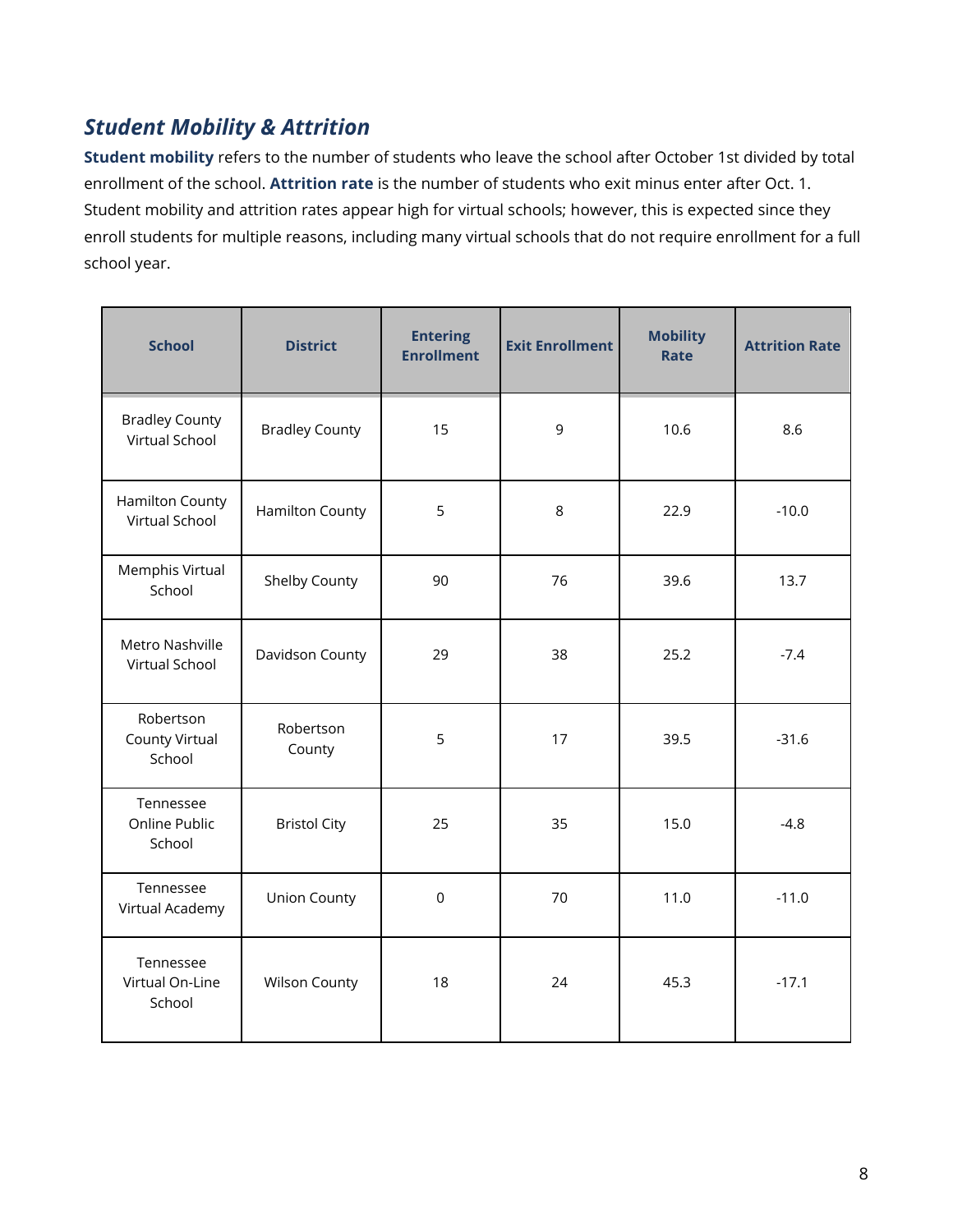| VITAL: Upper<br>Cumberland e-<br>Learning<br>Network | Putnam County        | 2           | 5              | 55.6 | $-42.9$ |
|------------------------------------------------------|----------------------|-------------|----------------|------|---------|
| Tennessee<br>Virtual Learning<br>Academy             | Washington<br>County | $\mathbf 0$ | $\overline{2}$ | 20.0 | $-20.0$ |
| E. B. Wilson                                         | <b>Sumner County</b> | 31          | 15             | 13.4 | 19.8    |

Table 5. Virtual School Student Mobility and Attrition Rates (2015-16 School Year)

#### *Accountability*

Virtual schools are public schools created by a school district and, therefore, are subject to the same accountability laws, rules, and regulations as any other public school in Tennessee. The *Virtual Public Schools Act* specifically states that virtual school students shall be subject to the regular assessments in language arts, math, science, and social studies. Like each traditional public school, virtual school accountability data is published as part of the state Report Card and available for public review.

Virtual school accountability data is published as part of the state Report Card and available for public review.

The General Assembly placed additional accountability measures on virtual schools in 2013 focusing on student achievement growth, as represented by the Tennessee Value-Added Assessment System (TVAAS). TVAAS composites are reported on a 1-5 scale and are one-year scores. If a virtual school demonstrates student achievement growth at a level 1 of "significantly below expectations" for any three consecutive years of the school's operation, the commissioner of education has the authority to enforce an enrollment cap or direct the district to close the school.

Level 1 Significantly below expectations

Level 2 Below expectations

Level 3 At expectations

Level 4 Above expectations

Level 5 Significantly above expectations

The tables below show TVAAS scores for virtual schools compared to the TVAAS score for the district in which they operate. TVAAS data is not available for virtual schools that did not have sufficent number of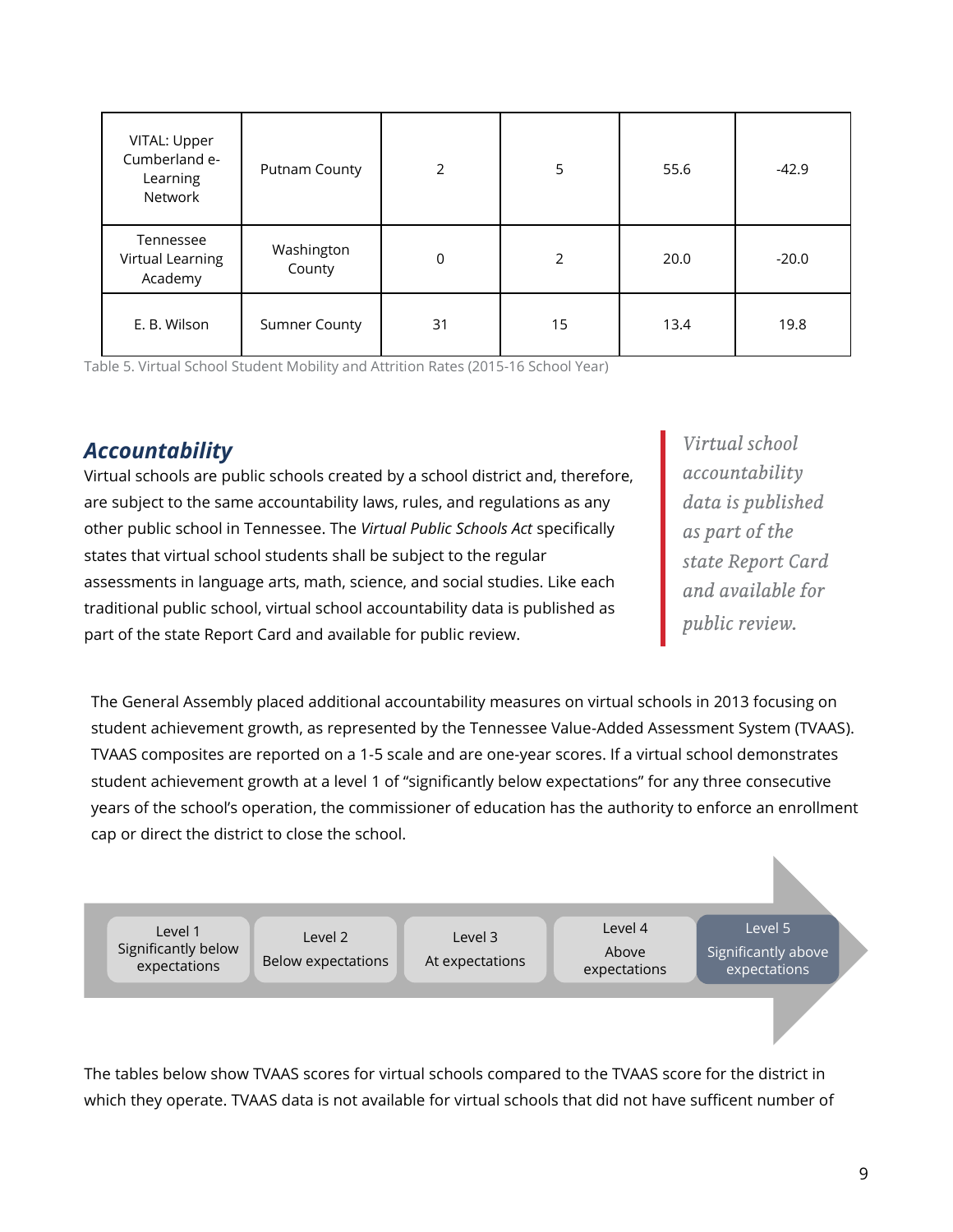students in a grade or subject require to publically report such information. For virtual schools with avaiable TVAAS scores, the scores are generally lower than the scores of the disctrcts. The virtual school's perfomance may be related to their high mobility and attrition rates since many virtual schiools serve students who enroll for short periods of time. Finally, it is to be noted that due to the suspension of testing for grades-3-8, TVAAS composites are not included for grades 4-8 during the 2015-16 school year.

#### *Student Achievement Growth (TVAAS) for the 2015-16 School Year*

| <b>School</b>                                          | <b>District</b>          |                | <b>Literacy</b> |            | <b>Numeracy</b> |              | <b>Literacy and</b><br><b>Numeracy</b> |             | <b>Composite</b> |
|--------------------------------------------------------|--------------------------|----------------|-----------------|------------|-----------------|--------------|----------------------------------------|-------------|------------------|
|                                                        |                          | <b>SCH</b>     | <b>LEA</b>      | <b>SCH</b> | <b>LEA</b>      | <b>SCH</b>   | <b>LEA</b>                             | <b>SCH</b>  | <b>LEA</b>       |
| <b>Bradley</b><br>County<br>Virtual<br>School          | <b>Bradley</b><br>County | $\overline{4}$ | 5               | 3          | 5               | $\mathsf{3}$ | 5                                      | 3           | 5                |
| Hamilton<br>County<br>Virtual<br>School                | Hamilton<br>County       | $\star$        | 5               | $\star$    | $\mathbf{1}$    | $\star$      | 3                                      | $^\star$    | $\overline{2}$   |
| Memphis<br>Virtual<br>School                           | Shelby<br>County         | $\star$        | 5               | $\star$    | $\mathbf{1}$    | $\star$      | 1                                      | $^\star$    | 1                |
| Metro<br>Nashville<br>Virtual<br>School                | Davidson<br>County       | $\mathsf{3}$   | 5               | $\star$    | $\mathbf{1}$    | $\mathsf{3}$ | 3                                      | $\mathbf 1$ | $\mathbf{1}$     |
| Robertson<br>County<br>Virtual<br>School               | Robertson<br>County      | $\star$        | $\mathbf{1}$    | $\star$    | $\mathbf{1}$    | $\star$      | $\mathbf{1}$                           | $^\star$    | $\mathbf{1}$     |
| Tennessee<br>Online<br>Public<br>School                | <b>Bristol City</b>      | 5              | $\mathbf{1}$    | 5          | 5               | 5            | 3                                      | 5           | $\overline{3}$   |
| Tennessee<br>Virtual<br>Academy                        | Union<br>County          | N/a            | $\overline{2}$  | N/a        | 5               | N/a          | 5                                      | N/a         | 5                |
| Tennessee<br>Virtual On-<br>Line School                | Wilson<br>County         | $\star$        | 1               | $^\star$   | $\mathbf{1}$    | $^\star$     | 1                                      | $^\star$    | 1                |
| VITAL:<br>Upper<br>Cumberland<br>e-Learning<br>Network | Putnam<br>County         | $\star$        | 5               | $\star$    | 5               | $^\star$     | 5                                      | $\star$     | 5                |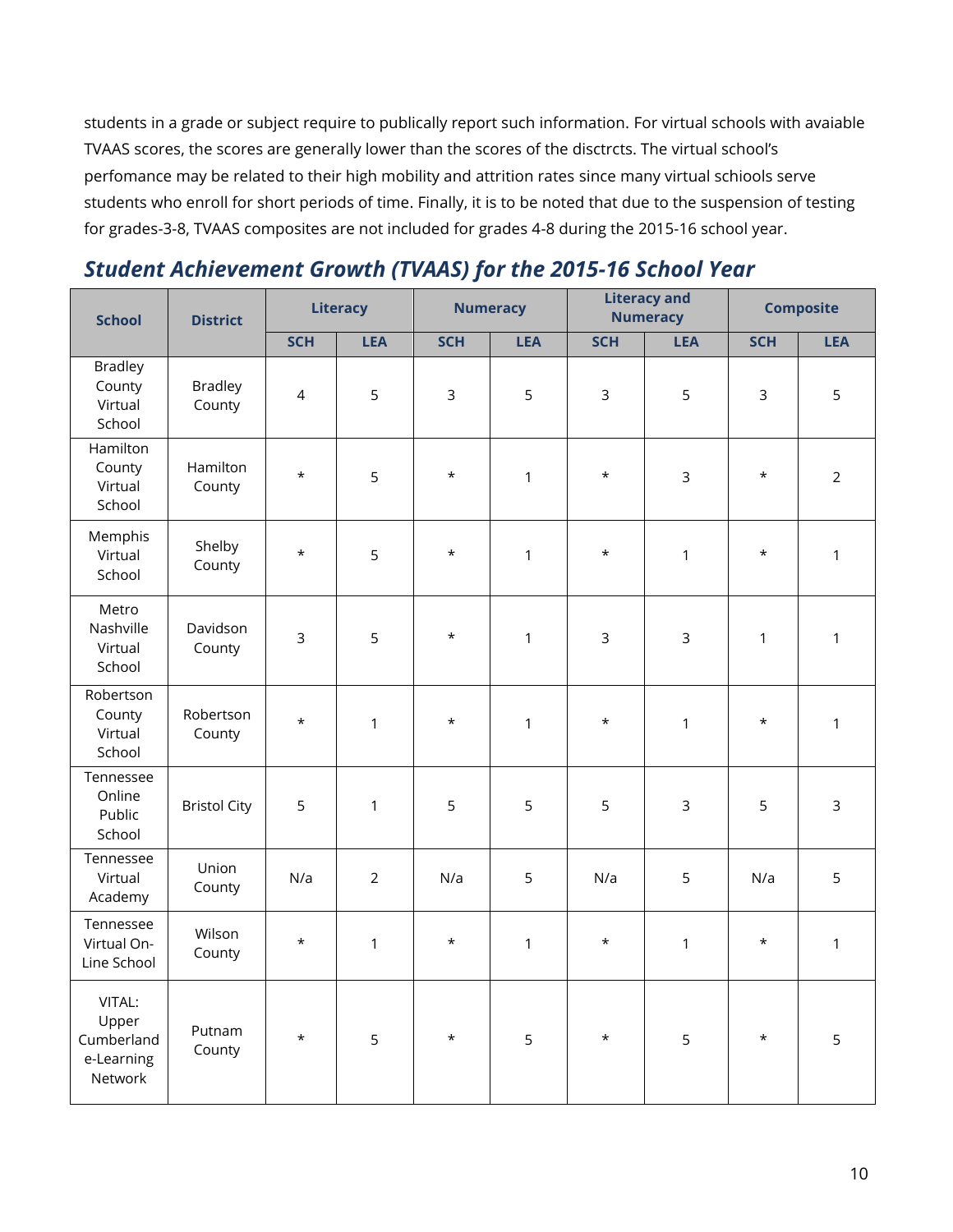| Tennessee<br>Virtual<br>Learning<br>Academy | Washington<br>County | $^\star$ | * |   | $\star$ | $\ast$ |  |
|---------------------------------------------|----------------------|----------|---|---|---------|--------|--|
| E.B. Wilson                                 | Sumner<br>County     |          |   | 4 |         |        |  |

Table 6. Virtual Schools TVAAS Scores (School year 2015-16)

Note: \*Indicates school had insufficient data to generate TVAAS scores in this subject; N/a Indicates 3-8 test scores

## *Funding*

Virtual schools are funded the same way as traditional public schools are funded. Per T.C.A. § 49-16-204, "a virtual school shall be provided resources as any other public school in the state. State funding allocations per basic education program (BEP) are district-based and not based on individual schools." School districts can also use BEP funds from both local and state sources to implement and operate their virtual education programs. Districts are encouraged to apply for grants and accept donations to help fund their virtual education programs.

| <b>School</b>                                 | <b>State Funds Generated</b> |
|-----------------------------------------------|------------------------------|
| <b>Bradley County Virtual School</b>          | \$348,130.45                 |
| Hamilton County Virtual School                | \$105,471.08                 |
| Memphis Virtual School                        | \$506,329.46                 |
| Metro Nashville Virtual School                | \$443,637.05                 |
| Robertson County Virtual School               | \$203,047.95                 |
| Tennessee Online Public School                | \$862,390.02                 |
| Tennessee Virtual Academy                     | \$4,869,376.75               |
| Tennessee Virtual On-Line School              | \$148,181.27                 |
| VITAL: Upper Cumberland e-Learning<br>Network | \$32,038.45                  |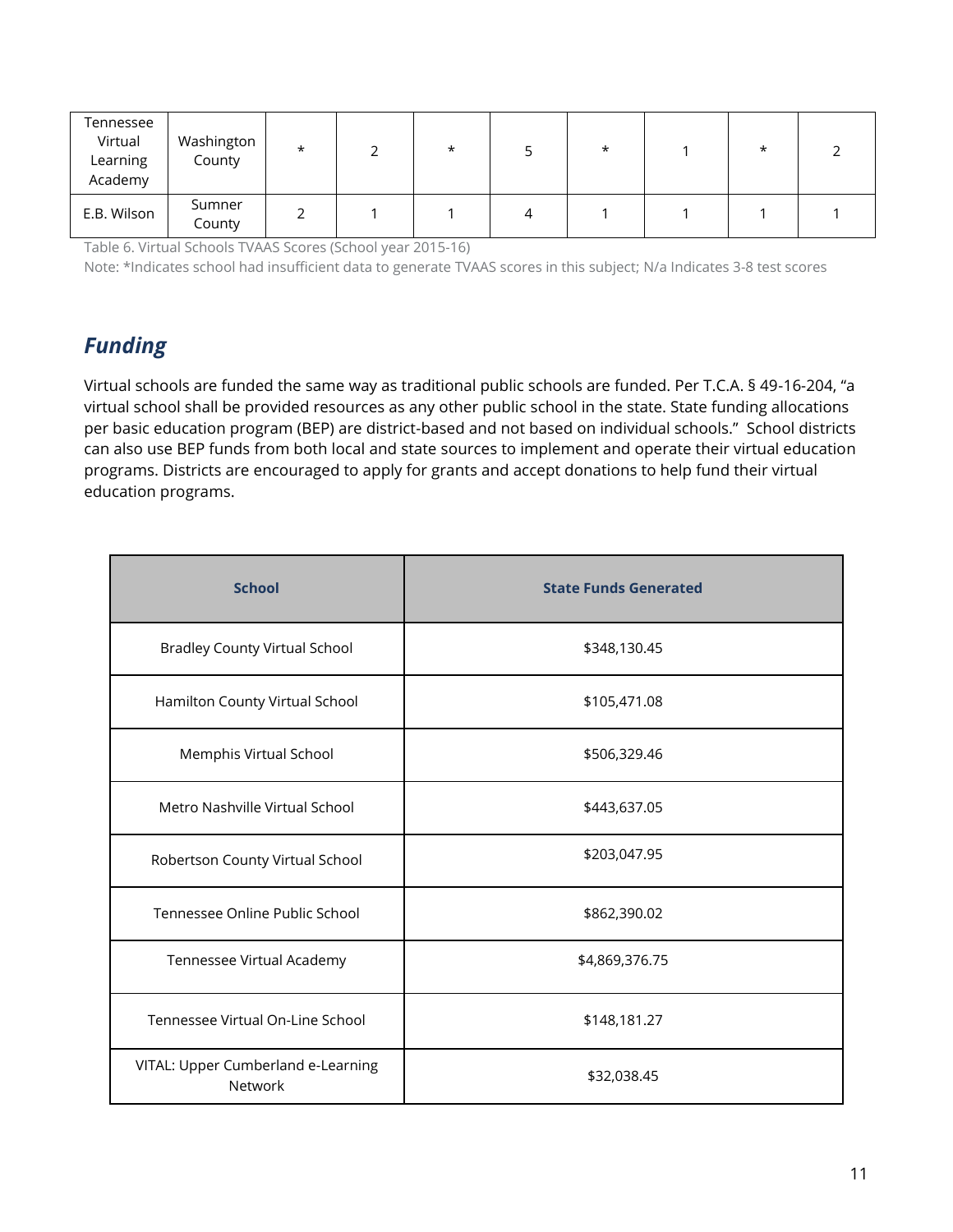| Tennessee Virtual Learning Academy | \$40,669.60  |
|------------------------------------|--------------|
| E.B. Wilson                        | \$376,259.36 |

Table 7. Virtual Schools Generated Funds (School year 2015-16)

# **Virtual School and Programs Improvement Efforts**

| <b>Key Lever</b> | <b>Improvement Effort</b>                                                                                                                                                                                                                                                                                                                                                                                                                                                                                                                                                                                                                                                                      |
|------------------|------------------------------------------------------------------------------------------------------------------------------------------------------------------------------------------------------------------------------------------------------------------------------------------------------------------------------------------------------------------------------------------------------------------------------------------------------------------------------------------------------------------------------------------------------------------------------------------------------------------------------------------------------------------------------------------------|
| Curriculum       | . Online Digital Content: The increased availability of online content,<br>including full course and unbundled resources in various ways (credit<br>recovery, remediation, advancement, etc.) based on student needs.<br>. Open Education Resources: Freely accessible and openly licensed<br>content for teaching and learning are being examined and potentially<br>adopted due to both cost and their non-static nature, which is critical in a<br>constantly evolving virtual learning environment.                                                                                                                                                                                        |
| <b>Talent</b>    | • Teacher Support/Development: Teaching in a virtual environment<br>requires a unique skillset. Recognizing this reality, schools and programs<br>provide tailored professional development to better equip them for success<br>on issues such as student engagement and education technology.<br>• Teachers as Facilitators: In blended learning environments, the teacher<br>often switches teacher roles from deliverer of content to facilitator of<br>instruction. Through this structure, students receive instruction via<br>education technology, and the educator provides on-demand support to<br>struggling or quickly advancing students to ensure they move at their own<br>pace. |
| <b>Time</b>      | . Homebound/Disciplinary Students: Utilization of virtual school programs<br>can be ideal for students who are unable to attend on a traditional campus,<br>ensuring that their education continues, regardless of circumstance.<br>• Response to Instruction and Intervention (RTI <sup>2</sup> ): There is a support<br>structure (on-site tutoring, different class, etc.) where students can receive<br>necessary support to ensure they continue to move forward at appropriate<br>pace.                                                                                                                                                                                                  |